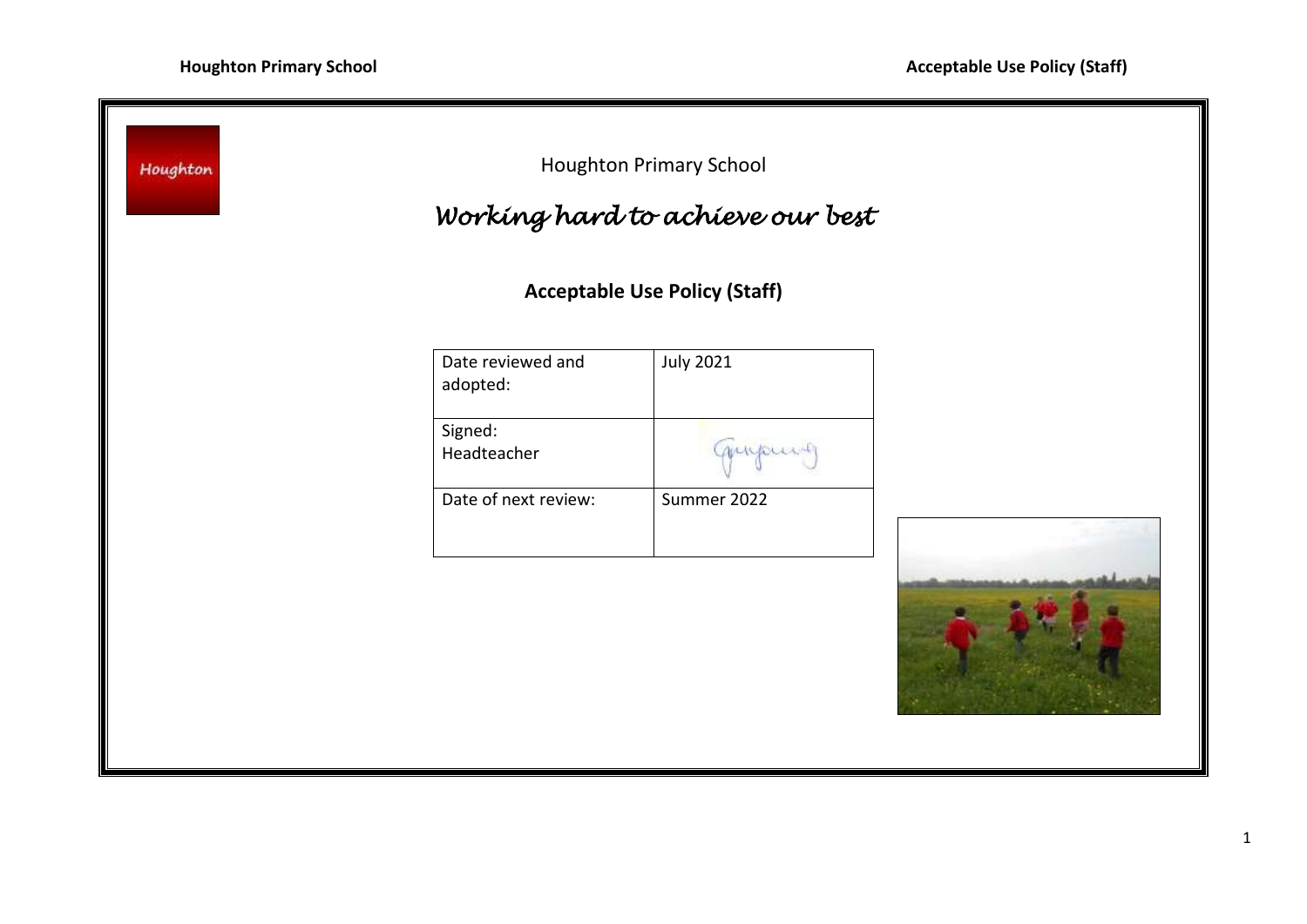## **Houghton Primary School Policy**

**This policy covers the following aspects of e-safety in relation to all school staff:**

- **Use of school based equipment**
- **Social Networking**
- **Managing digital content**
- **Email**
- **Mobile phones and devices**
- **Learning and teaching**

**All staff are required to read and sign this document to demonstrate that they agree with the statements.**

# **Use of school based equipment**

When using the school's ICT equipment and other information systems, I have understood and will comply with the following statements

- I will access the internet and other ICT systems using an individual username and password, which I will keep secure. I will ensure that I log out after each session and never allow other users to access the internet through my username and password. I will report any suspicion, or evidence that there has been a breach of my personal security in relation to access to the internet or ICT systems, to the e-safety coordinator.
- All passwords I create will be in accordance with the school e-safety Policy. I will ensure that I use a suitably complex password for access to the internet and ICT systems.
- I will not share my passwords.
- I will seek consent from the headteacher prior to the use of any new technologies (hardware, software, cloud-based services) within school.
- I will not search for, download, upload or forward any content that is illegal or that could be considered an offence by another user. If I encounter any such material I will report it immediately to the Headteacher.
- I will take a professional and proactive approach to assessing the effectiveness of the internet content-filtering platform in relation to the educational content that can be viewed by the pupils in my care.
- I will not attempt to bypass any filtering and/or security systems put in place by the school. If I suspect a computer or system has been damaged or affected by a virus or other malware, I will report this to the network manager / e-safety coordinator/ SIRO (as appropriate)
- I understand my personal responsibilities in relation to the [Data](https://www.gov.uk/data-protection/the-data-protection-act)  [Protection Act](https://www.gov.uk/data-protection/the-data-protection-act) and the privacy and disclosure of personal and sensitive confidential information.
- I will take reasonable precautions to ensure that any devices (laptops, tablets, cameras, removable media or phones) are stored in a secure manner when taken off site (car / home/ other location). Devices will not be stored in a car overnight or left in sight when not in use, e.g. by an open window or on the back seat of a car.
- I will only use school-owned or provided portable storage (USB sticks, SSD cards, portable hard drives etc).
- I will ensure that any personal or sensitive information taken off site will be situated on a school-owned device with appropriate technical controls such as encryption/ password protection deployed.
- Any information asset, which I create from other information systems, which could be deemed as personal or sensitive will be stored on the school network and access controlled in a suitable manner in accordance with the school data protection controls. (For example spread sheets/other documents created from information located within the school information management system).
- I will not download or install any software from the internet or from any other media which may compromise the school network or information situated on it without prior authorisation from the headteacher.
- I understand that the use of computer systems without permission or for inappropriate purposes could constitute a criminal offence under the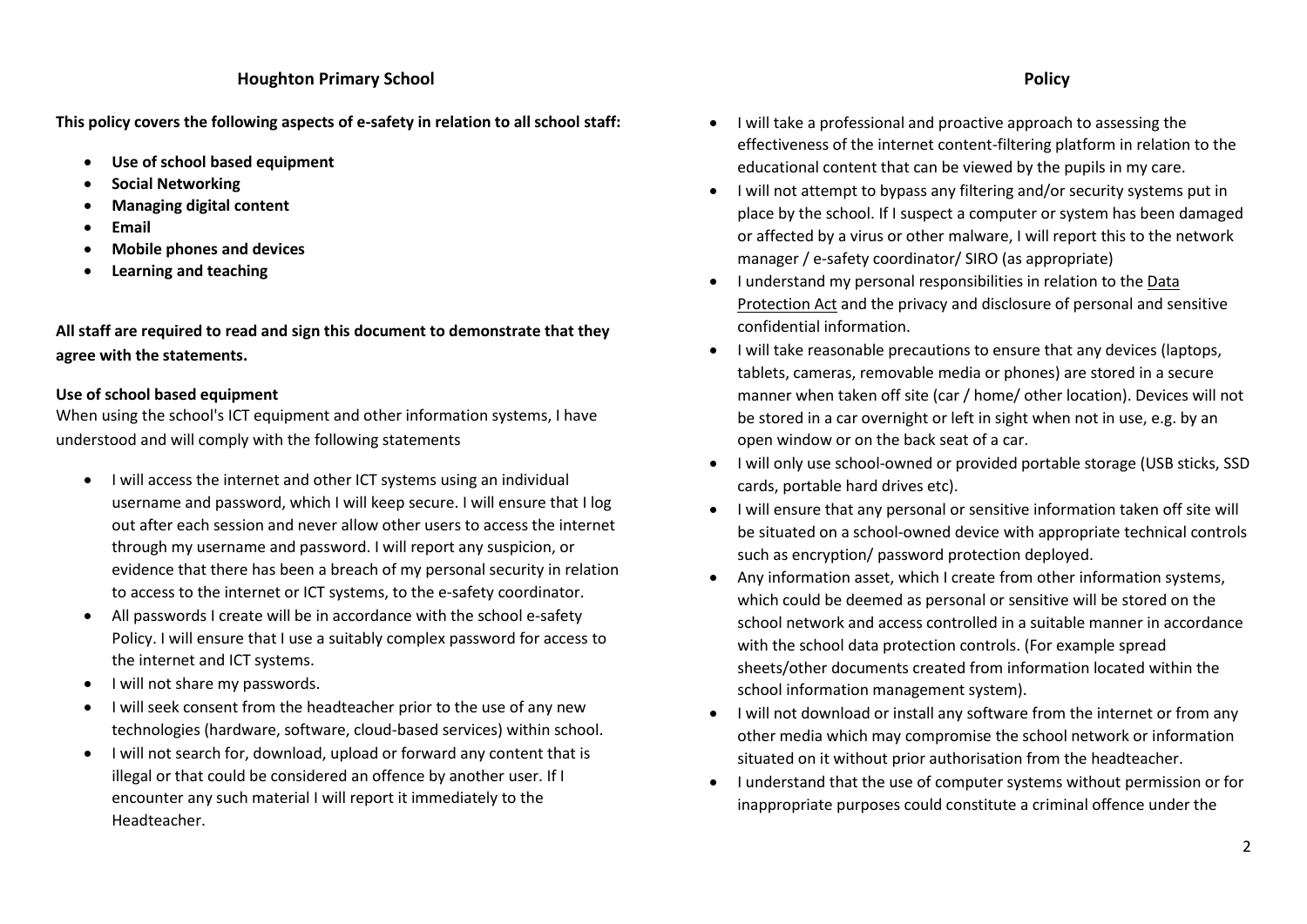# **Houghton Primary School Policy**

[Computer Misuse Act 1990](http://www.cps.gov.uk/legal/a_to_c/computer_misuse_act_1990/) and breaches will be reported to the appropriate authorities.

 I understand that my files, communications and internet activity may be monitored and checked at all times to protect my own and others' safety, and action may be taken if deemed necessary to safeguard me or others.

### **Social Networking**

- I will, at all times, remember my professional duty to the school when using social media platforms. I will not talk about my professional role when using personal social media such as Facebook, Twitter and YouTube or any other online publishing websites.
- I will not use social media tools to communicate with current or former pupils under the age of 18.
- I will not use any social media tools to communicate with parents unless approved in writing by the Head Teacher.
- I will set and maintain my profile on social networking sites to maximum privacy and give access to known friends only.
- I will not access social networking sites for personal use during work hours.
- If I experience any derogatory or slanderous comments relating to the school, colleagues or my professional status, I will take screenshots for evidence and escalate to the headteacher. (The headteacher will escalate to the governing body).

### **Managing digital content**

- I will demonstrate professional, safe and responsible behaviour when creating, using and storing digital images, video and sound within school.
- I will only use school equipment to create digital images, video and sound. Digital images, video and sound will not be taken without the permission of participants; images and video will be of appropriate activities and participants will be in appropriate dress. No resources will

be published online without the permission of the staff and pupils involved as detailed in the e-safety Policy/ Home School Agreement (or any other relevant policy).

- Under no circumstances will I use any personally-owned equipment for video, sound or images without prior consent from the headteacher.
- When searching for images, video or sound clips, I will ensure that I or any pupils in my care are not in breach of an[y copyright licencing.](http://schools.cla.co.uk/)
- I will ensure that any images, videos or sound clips of pupils are stored on the school network and never transferred to personally-owned equipment.
- I will ensure that any images taken on school-owned devices will be transferred to the school network (storage area/server) and deleted as soon as possible from the device and/or memory card.
- I will model safe and responsible behaviour in the creation and publishing of online content within the school learning platform and any other websites. In addition to this I will encourage colleagues and pupils to adopt similar safe behaviour in their personal use of blogs, wikis and online publishing sites.

### **Email**

- I will use my school email address for all correspondence with staff, parents or other agencies and I understand that any use of the school email system will be monitored and checked. I will under no circumstances use my private email account for any school-related business.
- I understand that communication on school email address accounts between staff and pupils or members of the wider school community should be professional and related to school matters only.
- I will ensure that any posts made on websites or via electronic communication, by either myself or the pupils in my care, will not damage the reputation of my school.